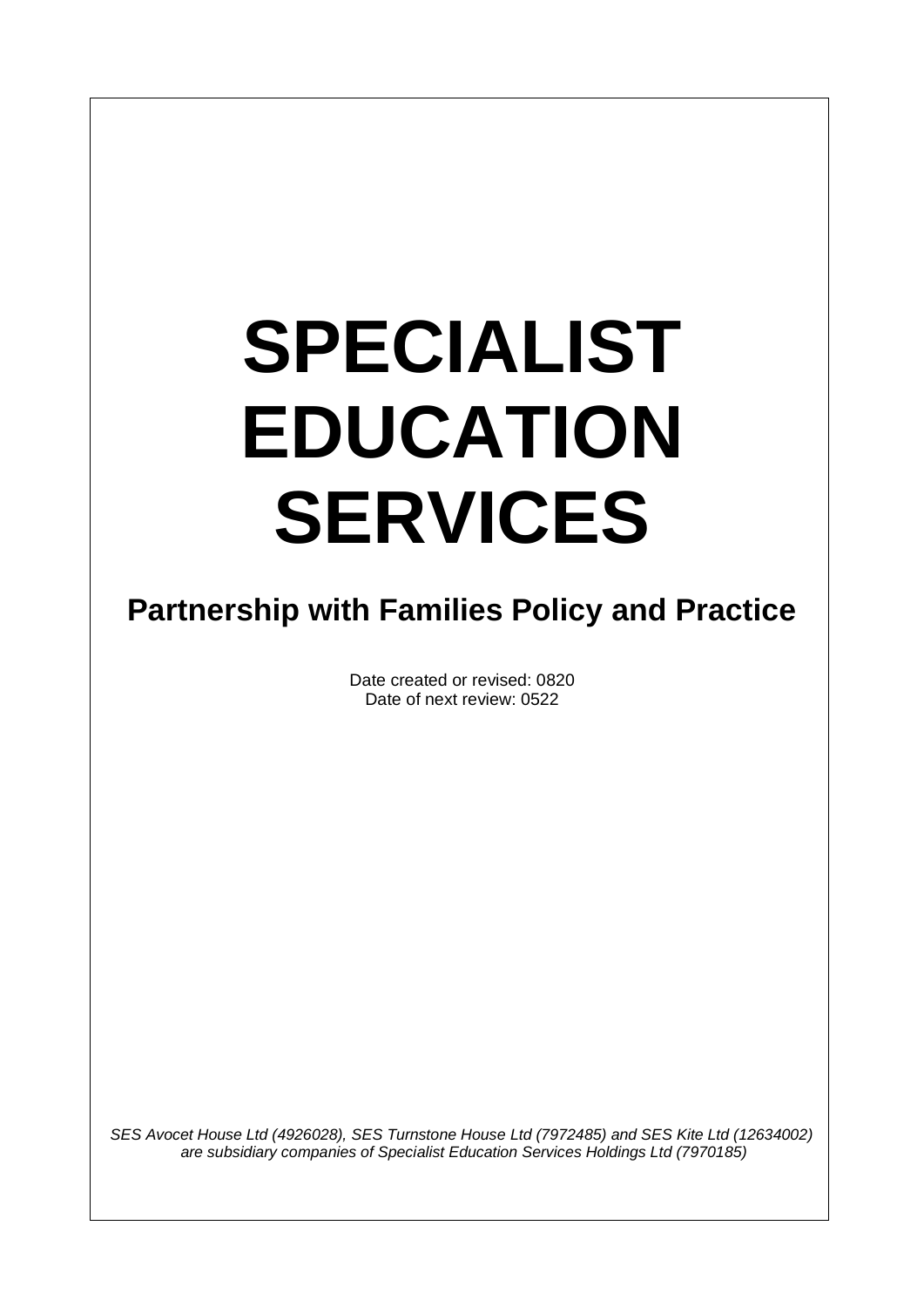# **CONTENTS**

| $\mathbf 1$    | KEY PRINCIPLES OF THE CHILDREN ACT 1989 AND FAMILY LINKS |                                                  |                |
|----------------|----------------------------------------------------------|--------------------------------------------------|----------------|
| $\overline{2}$ | <b>SES AND FAMILIES</b>                                  |                                                  | $\overline{2}$ |
| 3              | SES AND THE CONCEPT OF PARTNERSHIP                       |                                                  | $\overline{2}$ |
| 4              |                                                          | KEY PRINCIPLES OF SES PARTNERSHIPS WITH FAMILIES | 3              |
| 5              | <b>PARTNERSHIP IN PRACTICE</b>                           |                                                  | $\overline{4}$ |
|                | 5.1                                                      | Admissions                                       | $\overline{4}$ |
|                | 5.2                                                      | <b>Regular And Routine Family Contact</b>        | 5              |
|                |                                                          | 5.2.1 Care Team                                  |                |
|                |                                                          | 5.2.2 Learning Centre Team                       |                |
|                | 5.3                                                      | Specific Additional Family Work: Team Led        | 6              |
|                | 5.4                                                      | Specific Additional Family Work: Consultant Led  | 6              |
|                | 5.5                                                      | <b>Quality Control And Monitoring</b>            | 6              |
|                |                                                          | 5.5.1 Personal Tutor                             |                |
|                |                                                          | 5.5.2 Case Co-ordinators                         |                |
|                |                                                          | 5.5.3 Registered Manager                         |                |
| 6              | <b>SES KITE: OPERTIONAL DIFFERENCES</b>                  |                                                  | $\overline{7}$ |
|                |                                                          | Appendix 1: Partnership in Practice              | 8              |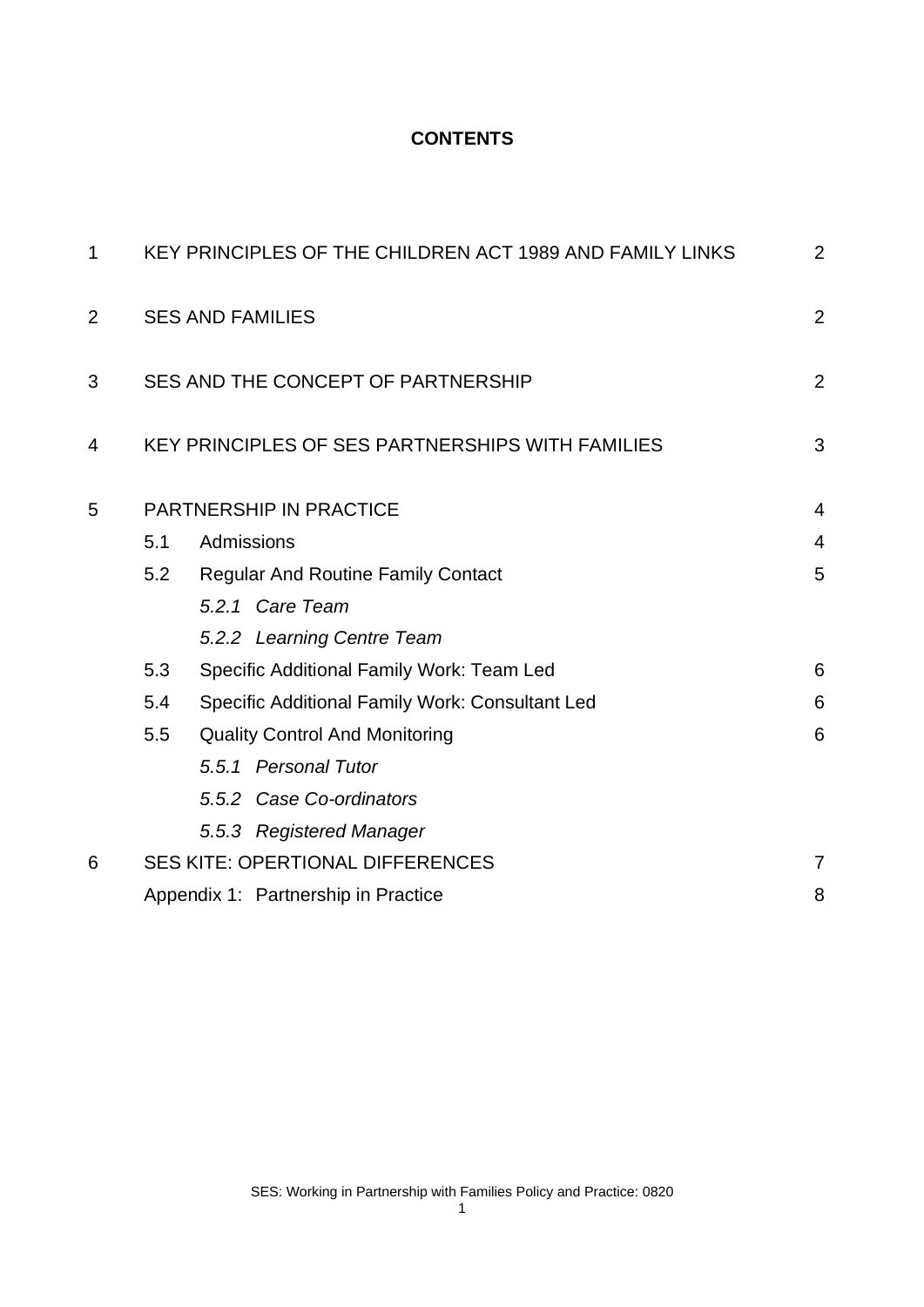### **1 KEY PRINCIPLES OF THE CHILDREN ACT 1989 AND FAMILY LINKS**

This Act embodied a number of key principles relating to family links:

- Children, young people, young adults and their parents should all be considered as individuals with particular needs and potentialities
- The development of a working partnership with parents is usually the most effective route to providing supplementary or substitute care for children
- Family links should be actively maintained through visits and other forms of contact
- Both parents are important even if one of them is no longer in the family home and neither parent should be overlooked or marginalised
- Wider families matter as well as parents especially siblings and grandparents

#### **Continuity of relationships is important and attachments should be respected, sustained and developed.**

## **2 SES ESTABLISHMENTS AND FAMILIES**

At SES we believe that residential care has an essential role in working to keep families together, and developing and maintaining contact between family members, siblings and significant others.

What do we mean by "family"?

Different cultures and different groups of individuals have very different notions of what 'family' means. At SES we take 'family' to mean any group of people who define themselves as such, who care about and care for each other.

#### **3 SES AND THE CONCEPT OF PARTNERSHIP**

The concept of partnership is central to working with families. However it may not be easy nor straightforward to achieve, and has been the subject of some debate as to exactly what it means in practice. We believe first of all that this partnership begins even before the young person joins us. We try to build a positive relationship as early as possible, by including and involving the parents/carers and family in the referral and admission process. SES consultants are also involved at this early stage.

Once a young person is with us we believe that all adults, irrespective of their roles, are responsible for putting this partnership into action whenever and however they meet with parents/carers. However, it is the Personal Tutor who drives much of the contact and develops the relationship, with support from their Case Co-ordinator and the involvement of consultants.

Helping to maintain or promote positive family contact is essential for children and young people who are looked after. Even for those who do not return to their own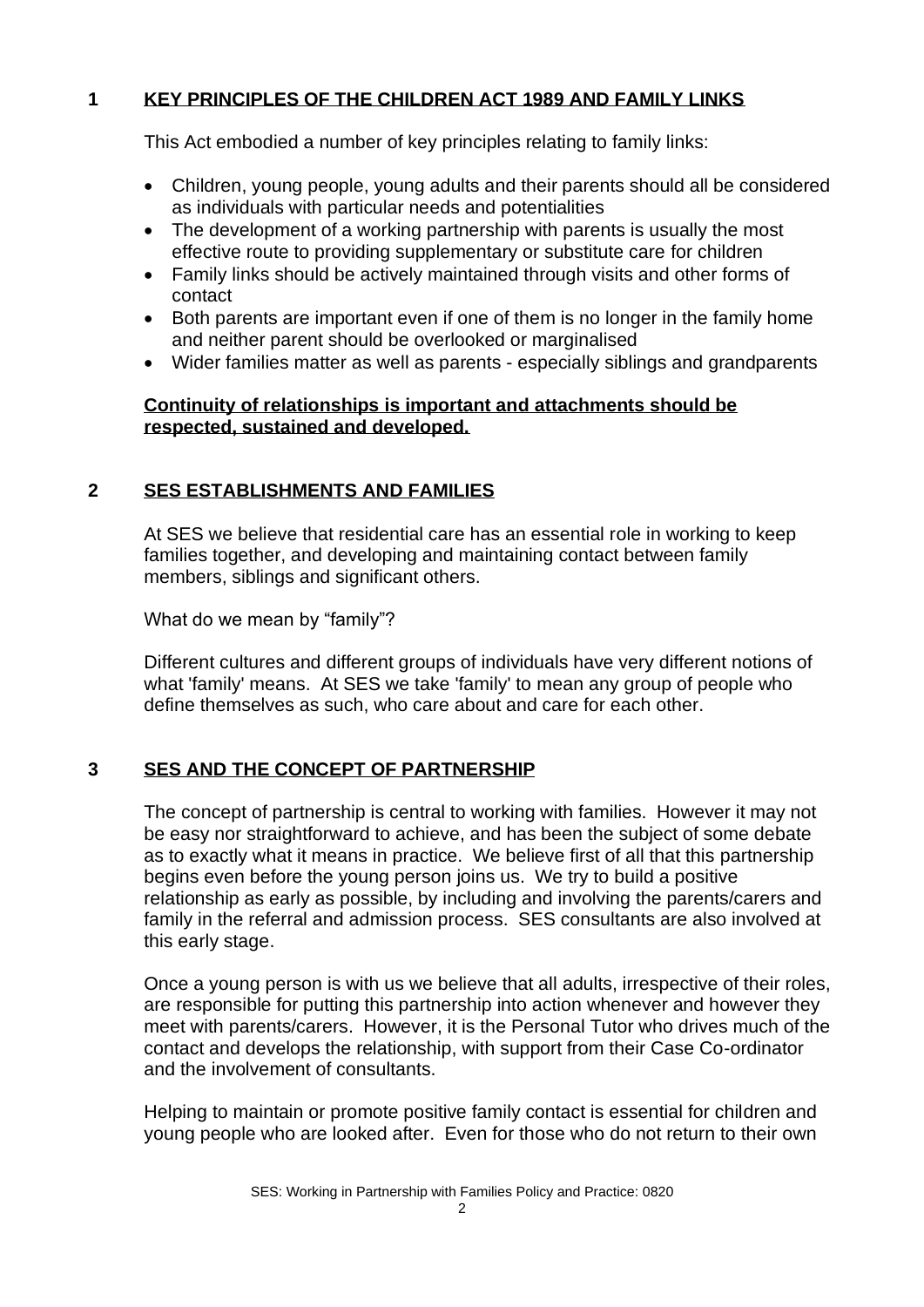families, their family links will be an important factor in their lives long after they have left care.

**Although staff adults at SES establishments place a general emphasis on maintaining and promoting family links,** *there may be some occasions when there are restrictions placed on the contact a young person has with certain family members.* **Adults need to be aware of these restrictions and adhere to them, whilst helping a young person understand and come to terms with this.**

# **4 KEY PRINCIPLES OF SES PARTNERSHIPS WITH FAMILIES**

At SES we believe that:

- parents/carers and significant other family members are equal partners in the process of working with the young person
- are key contributors of information and knowledge about the young person and their family context
- should be engaged with and involved in the restorative work about relationships with and the behaviour of the young person
- deserve our support from simple information exchange, regular news and updates, celebrations of success etc., to therapeutic family work to help repair and rebuild relationships
- parents/carers should be introduced to and involved in the vision of SES, in particular our "no limits" thinking and attitude to learning
- parents/carers should have regular opportunities to express their views about the quality of our work
- geography of placement will not be a barrier to working with the family

To support these key principles, adults at SES establishments are expected to:

- provide a welcoming atmosphere to encourage parents and carers to express their views and ideas
- acknowledge and draw on parental experience and expertise in relation to the child or young adult to inform our work.
- focus on the young person's strengths as well as areas of additional need
- recognise the personal and emotional investment of parents and be aware of their feelings
- treat all parents with respect and making every effort to understand their background and culture
- be non-judgemental and never assume anything (things are not always how they seem)
- respect the validity of differing perspectives and seek constructive ways of reconciling different viewpoints
- respect the differing needs parents themselves may have, such as a disability or communication and linguistic barriers
- use parent-friendly language
- ensure communication is a two way process by providing positive feedback to a young person's parents on a regular basis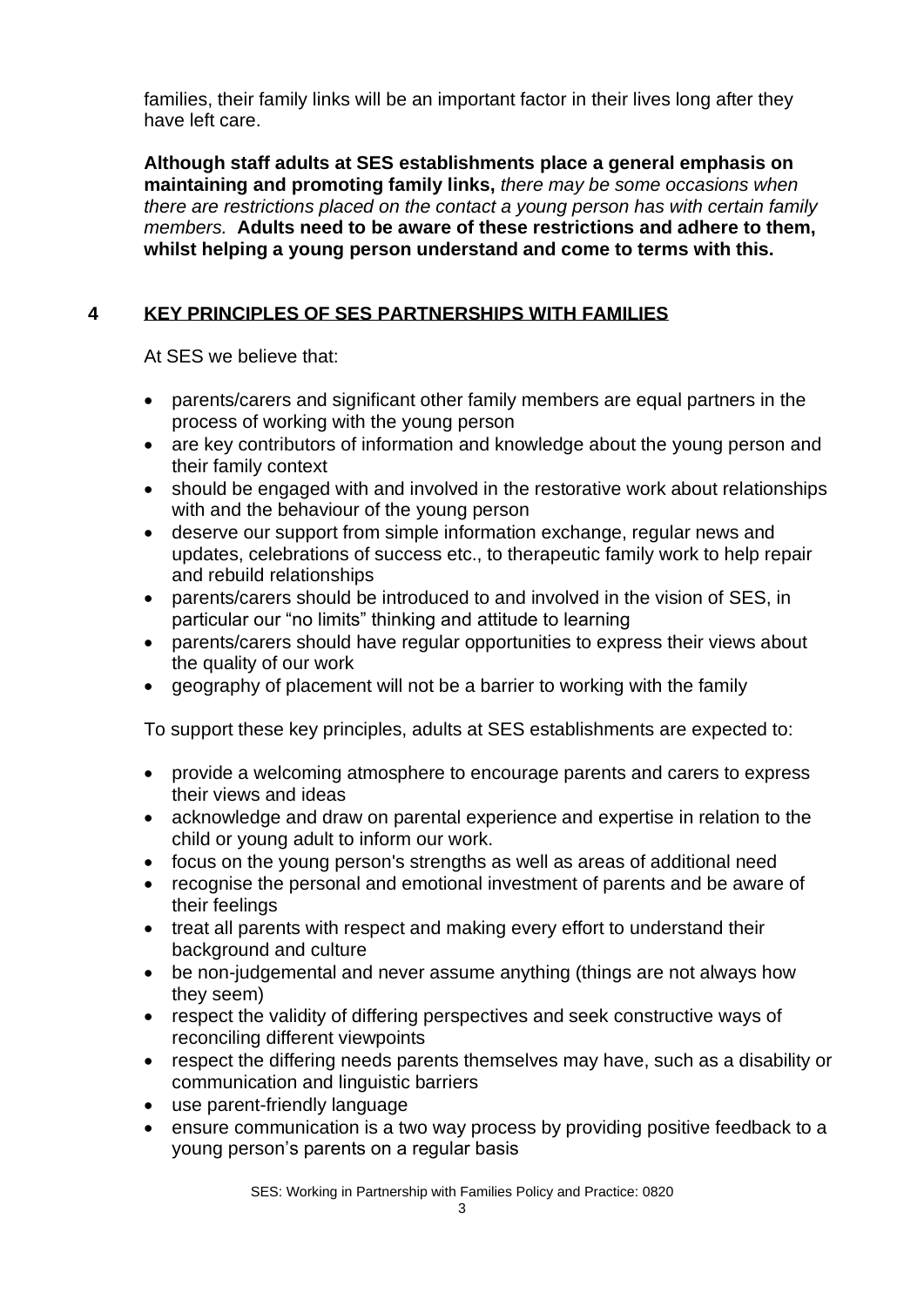- ensure that parents understand procedures, are aware of how to access support in preparing their contributions, and are given documents to be discussed well before meetings
- recognise the need for flexibility in the timing and structure of meetings, visits, etc.

Where the placing authority permits contact with family/significant family members, consideration will be given to the following:

- Significant family members will be involved as much as possible at the time of admission
- Adults will ensure that significant people know the protocols about visiting
- Reviews and other meetings will be held, wherever possible, when significant family members can attend.
- Young people will be supported in maintaining contact by telephone, electronic communication, letters or sending cards on special occasions
- Where appropriate and agreed, contact outside of SES will be facilitated between young people and family members
- Family members, both close and extended will be made welcome in the home and afforded privacy.
- Young people will be given the opportunity to talk about their families, to tell family stories and to acknowledge the past in whatever way this is appropriate.

We provide opportunities for families to visit, and will enhance the links between family members through:

- welcoming visits by family members
- providing space and refreshments for visits
- making sure that members of the extended family are also made welcome, unless there is a specific reason why they should not be allowed to see the young person
- recognising that residential care has a special role to play in the contact process; it provides a neutral setting, with supporting or supervising adults
- ensuring members of a family meet together in a way that they chose, and not having an expectation that they will just want to sit and talk.
- taking the initiative to make it possible for siblings to keep in touch, through arranging transport when they are separately placed some distance apart

# **5 PARTNERSHIP IN PRACTICE** *(See Appendix 1)*

#### 5.1 ADMISSIONS

During the admission process a key component of discussion is the kind of support required by the family and how this will be configured. Priorities and actions will be drawn up through discussion with the placing authority and the lead consultant for SES. This will enable a clear and coherent strategy to be agreed, which will feature as a one of the six dimensions in the Development and Learning documentation.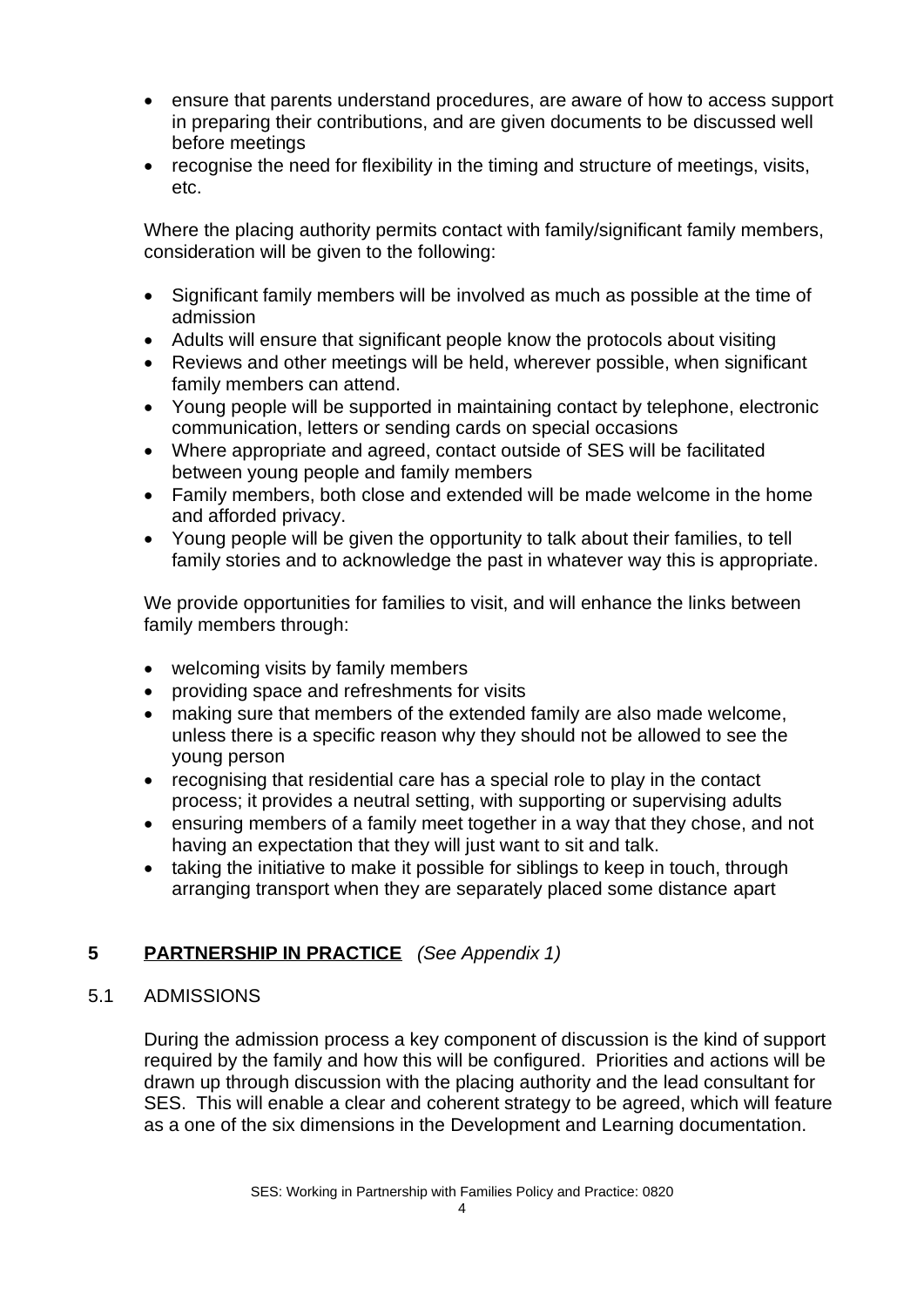# 5.2 REGULAR AND ROUTINE FAMILY CONTACT

# 5.2.1 Care Team

Personal Tutors (PT) in liaison with Case Co-ordinators (CC) are responsible for facilitating a young person's regular and routine family contact where this is appropriate and in keeping with the Placement Plan. SES can play an important role, where appropriate and in liaison with placing authorities, in working to keep families together. We play an essential role in building positive contact between family members, particularly siblings. Within an agreed Placement Plan staff adults should work to promote family contact for each child or young adult through visits, including visits of family members to the home, letters, e-mail and telephone calls. There are no limits to how the development of family relationships can be achieved as long as it is within an agreed approach.

- The PT (or other agreed Key Person) should liaise with parents **weekly** (via telephone/email) to give a general update on their child, following which a Contact Report should be compiled.
- Home visits should be arranged each term (i.e. **a minimum of 3 per year**), usually with the PT and CC attending. These visits help to maintain and develop good relationships with the family and can also be the forum for more specific discussions relating to the child or simply to offer verbal advice or support.

Other team members may be involved as required and agreed.

Following all types of contact a Contact Form should be completed within 48 hours and placed on the individuals file on the network, with a signed hard copy going to the case file via the PT or with an email alert being sent to the PT that the form has been completed and filed. Forms are to be found on the network. It may also be important to email other key adults in the Portfolio of Achievements and Needs (PAN) group.

#### 5.2.2 Learning Centre Team

The Learning Mentor holds responsibility for ensuring the following family contact, to explore learning progress, is facilitated at this minimum frequency:

- One visit to the family home each academic year
- Three face to face learning consultations to be offered at SES establishments each academic year, to ensure families understand the educational choices offered to young people
- Termly invitations to attend PEP meetings to discuss learning
- Weekly email or phone updates to be offered at the start of every half term
- Termly learning program updates sent to family home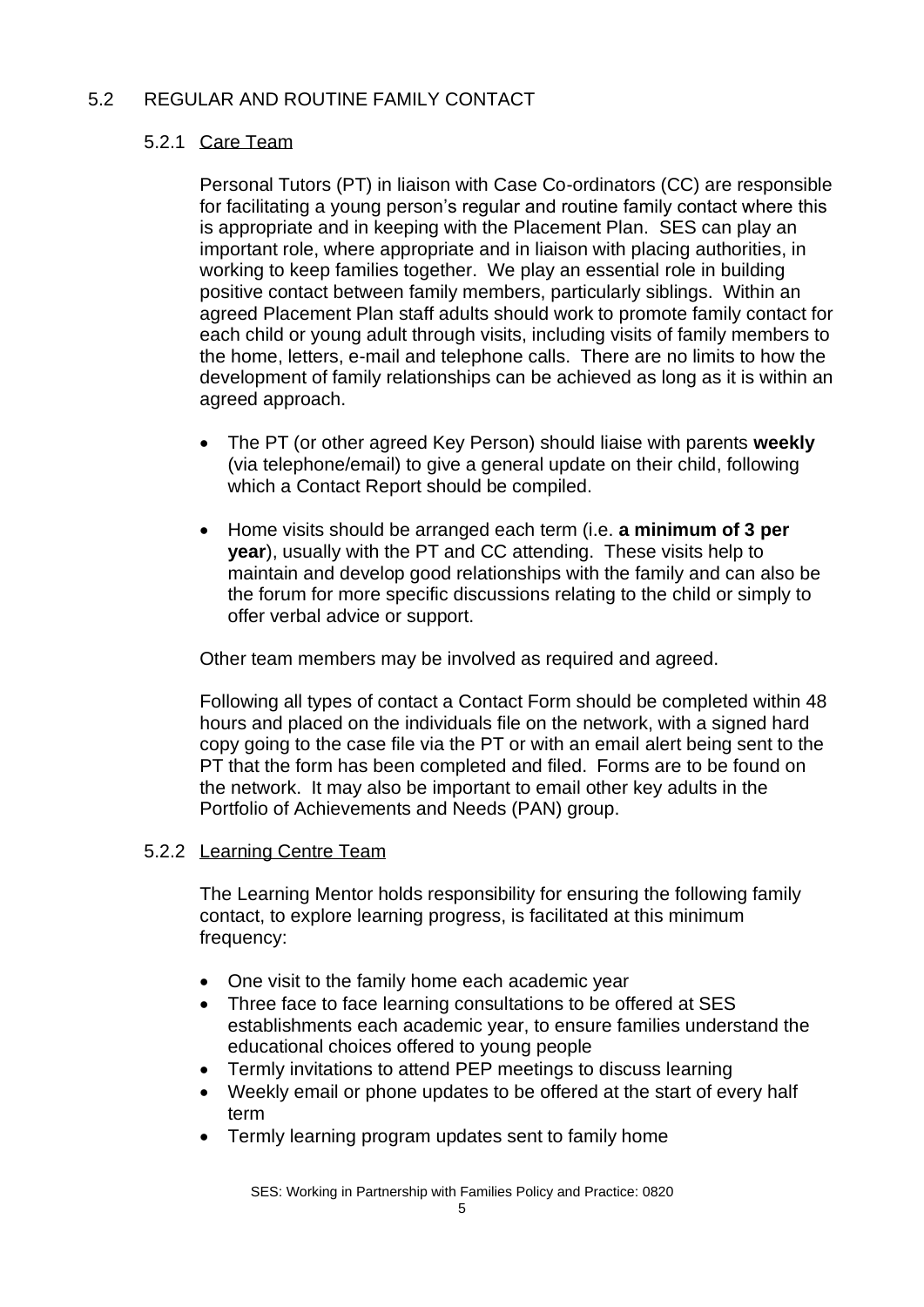## 5.3 SPECIFIC ADDITIONAL FAMILY WORK: TEAM LED

Beyond our routine family work, adults at SES establishments work closely with families and family members to meet specifically identified needs as part of an agreed approach. This work will grow out of the developing relationship between the establishment and the family and may take a variety of different forms.

Examples of this could include:

- delivering/supporting Life Story work
- delivering Social and Emotional Aspects of Learning (SEAL) programmes to parents.
- helping parents work towards specific academic qualifications

This type of specific additional family work allows families to build positively on their parenting skills and understanding of themselves and the young person.

#### 5.4 SPECIFIC ADDITIONAL FAMILY WORK: CONSULTANT LED

Where the family requests it, or a Local Authority includes this as part of the placement strategy, or a need becomes apparent during the course of a young person's placement, SES consultant psychologists and child and adolescent therapists will undertake to guide, support and conduct specific additional work with families.

Any such work is only done with the agreement of the placing authority and the family itself.

Specific family work will be aimed at helping the family support the care of the young person, including, where possible, the young person having some periods of time at home. This work will be bespoke, i.e. fitted to the needs of individual families, and may include recognised and identified therapeutic approaches as exampled by Systemic Family Therapy.

# 5.5 QUALITY CONTROL AND MONITORING

#### 5.5.1 Personal Tutor

The Personal Tutor is responsible for the co-ordination and implementation of family work as described in this document. They should ensure that they monitor that delegated tasks are implemented and performed at a quality level. As appropriate they can call upon the help of Link Tutors and the support and advice of their Case Co-ordinator to ensure the necessary work is done.

#### 5.5.2 Case Co-ordinators

As well as having a supportive overview and a willingness to get directly involved, particularly where situations may demand experience and a level of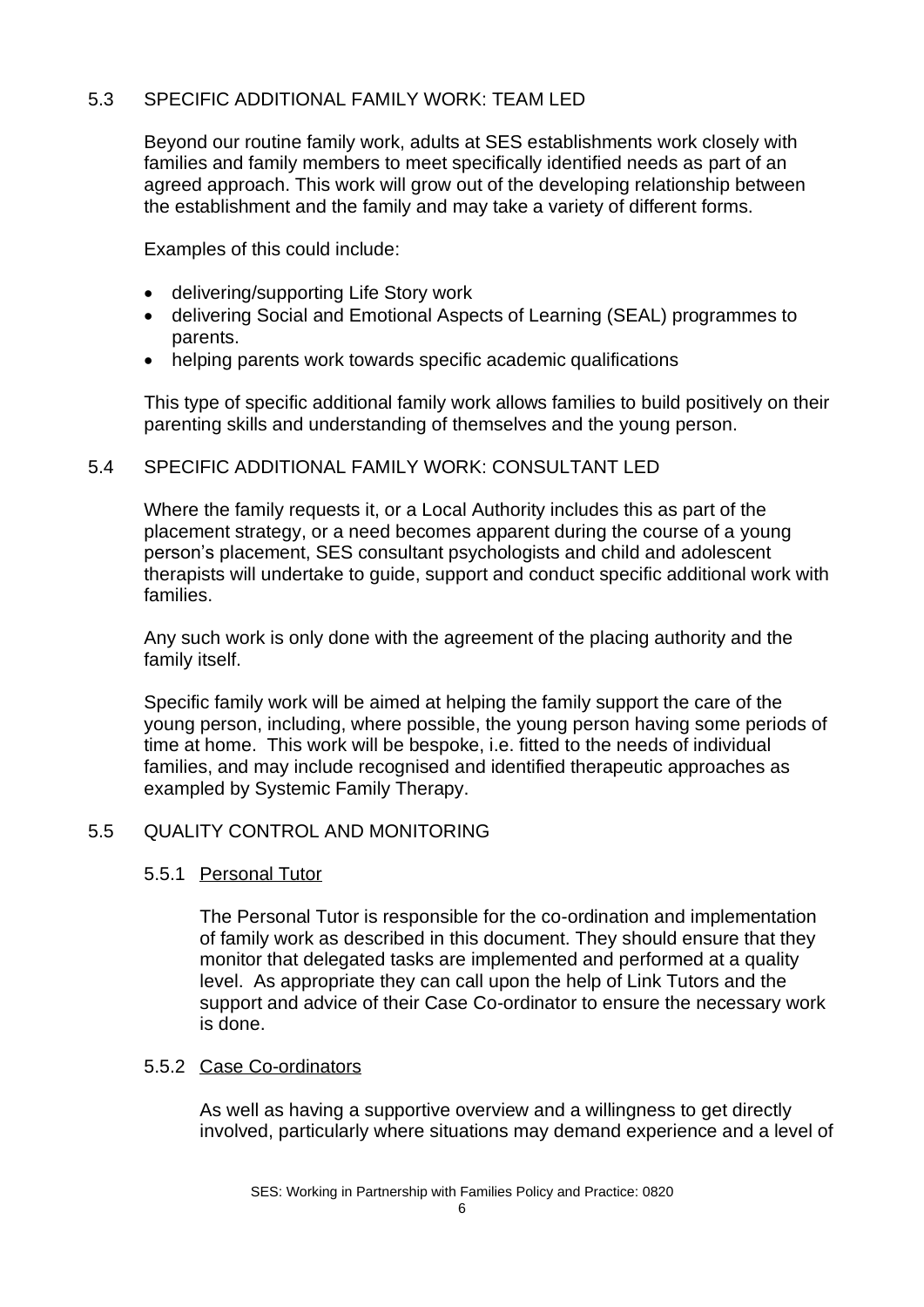seniority, Case Co-ordinators should ensure that the quality and execution of family work is built into their personal monitoring structures.

#### 5.5.3 Registered Manager

The Registered Manager should ensure that there are monitoring structures in place to gather information to form judgements about the effectiveness and quality of family work across the organisation. There should be a basic systematic level at which this is visited as well sample monitoring.

## **6 SES KITE: OPERATIONAL DIFFERENCES**

The content and key principles of this document apply to SES Kite homes. The expectation is that young adults are provided with the same an equality of opportunity as LAC children to develop relationships with families.

There are minor operational differences due to the nature of the establishment.

- Contact and partnership with families will be planned by the Young Adult Residential Support Manager alongside a delegated Young Adult Residential Support Worker.
- Where appropriate, the delegated YARSW should liaise with parents **weekly** (via telephone/email) to give a general update on the young adult, following which a Contact Report should be compiled.
- Home visits should be arranged at **a minimum of 3 per year**, usually with the delegated YARSW attending.
- Families should be encouraged to visit the home to spend quality, planned time with their young adult.
- The Learning Centre section does not apply.